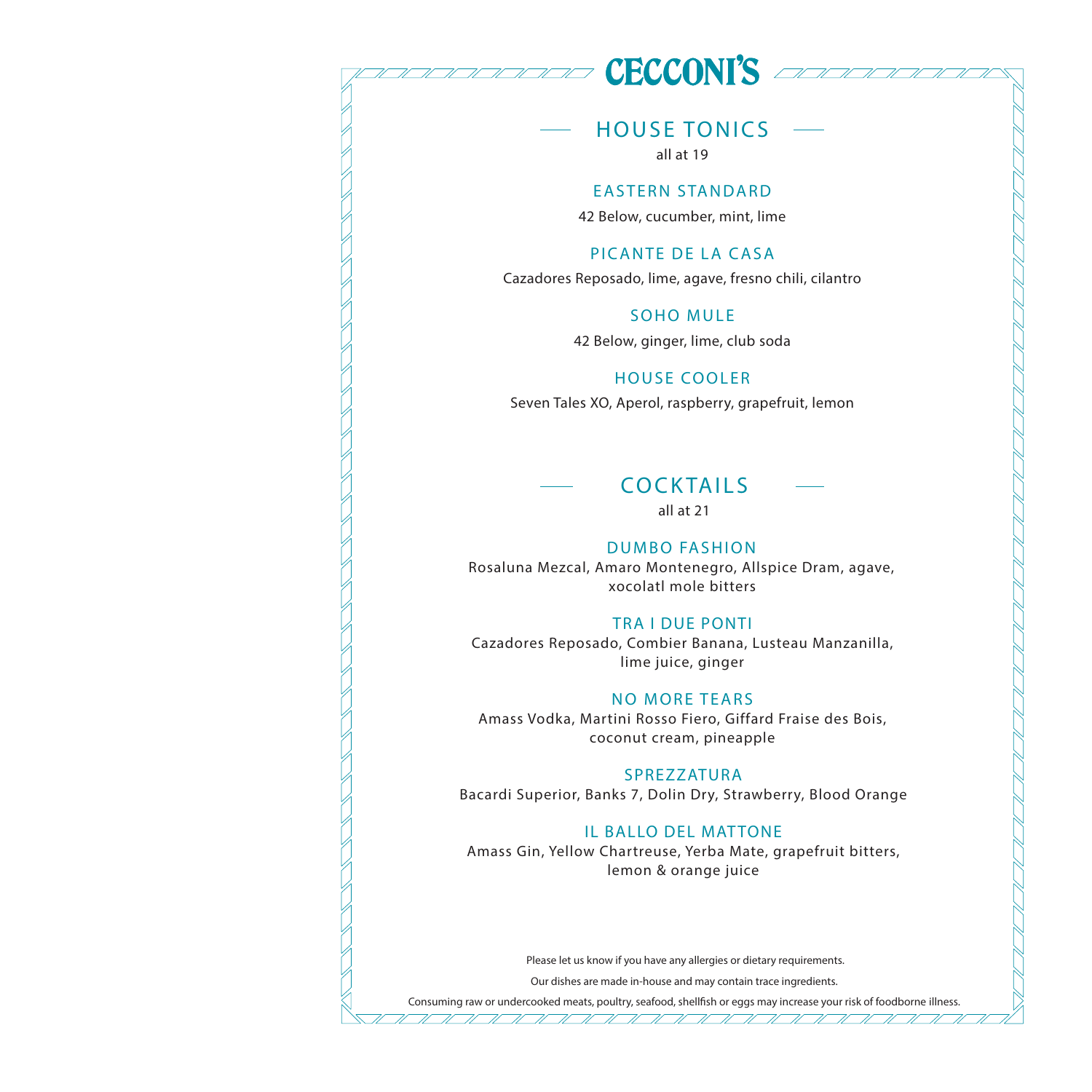

NEGRONIS

all at 22

**CLASSIC NEGRONI** Bombay Dry, Campari, Martini & Rossi Rosso

#### LA FRAGOLA SBAGLIATA

Campari, Dolin dry, Giffard Fraise des Bois, Cherry herring, Cranberry

#### DIGESTIVE COCKTAILS

all at 22

#### DOLCE FAR NIENTE

Rosaluna Mezcal, Kalhua, Fernet Branca, agave syrup, Cold brew

BEER all at 11

Peroni, 5.1%, Rome IT

Southen Tier IPA, 7% Lakewood, NY

## NON ALCOHOLIC

all at 12

LA DOLCE VITA Ginger, pineapple juice, Pentire Seaward, club soda

> PENTIRE ADRIFT & TONIC Rosemary

CBD

#### SPARKLING CAN 11

Lemon Basil Elderflower Mint Peach Ginger

Please let us know if you have any allergies or dietary requirements.

Our dishes are made in-house and may contain trace ingredients.

Consuming raw or undercooked meats, poultry, seafood, shellfish or eggs may increase your risk of foodborne illness.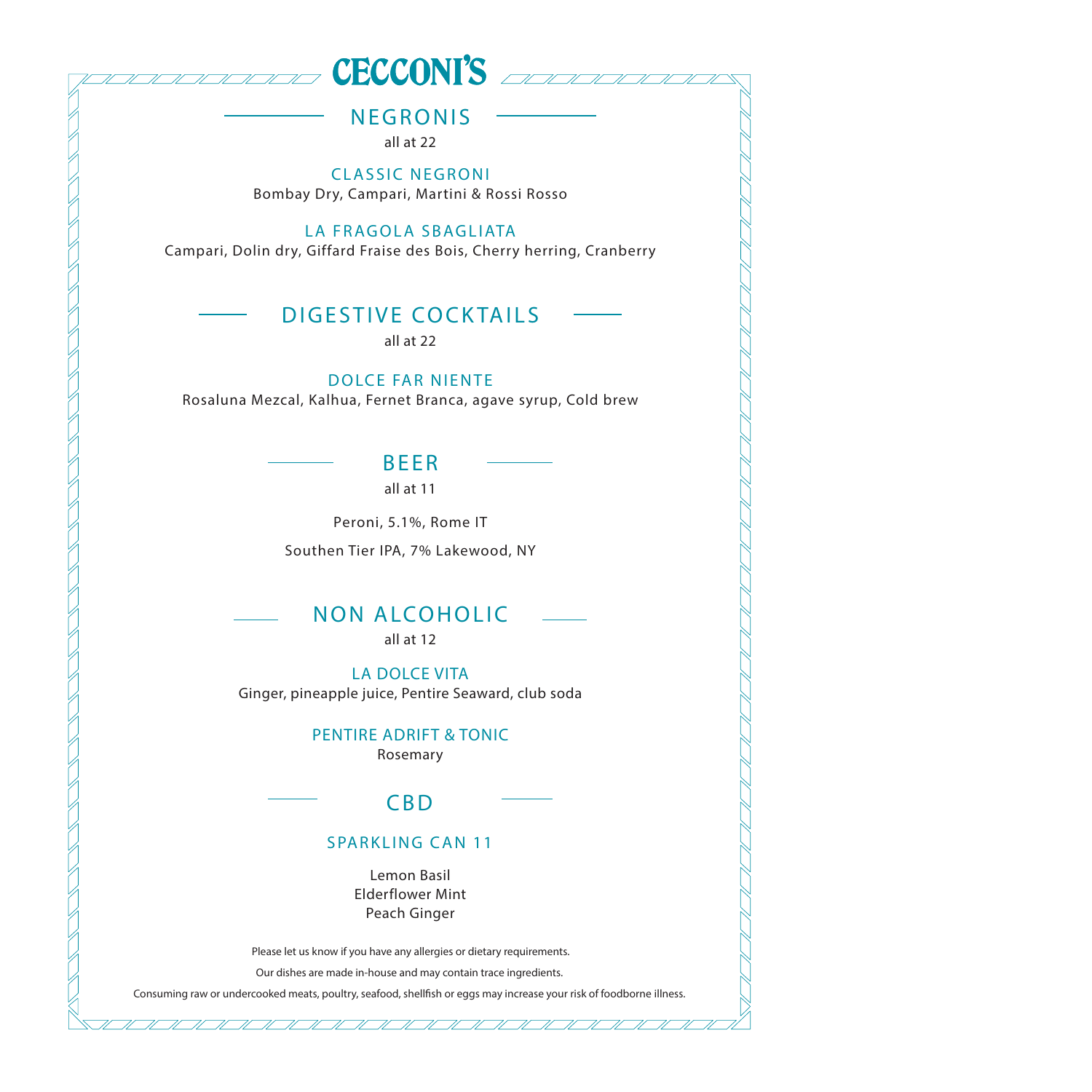| <b>ECCONI'S</b>                                                              |     |            |
|------------------------------------------------------------------------------|-----|------------|
| <b>WINE BY THE GLASS</b>                                                     |     |            |
| <b>CHAMPAGNE AND SPARKLING</b>                                               | GLS | <b>BTL</b> |
| Tasi, prosecco, Veneto, Italy '19                                            | 17  | 65         |
| Acinum, prosecco rosé, Veneto, Italy NV                                      | 17  | 65         |
| Moët & Chandon, brut, Champagne, France NV                                   | 27  | 116        |
| Veuve Clicquot, brut, Champagne, France NV                                   | 33  | 138        |
| <b>WHITE</b>                                                                 | GLS | <b>BTL</b> |
| Vermentino, Maison Vincent, Languedoc, France '19                            | 14  | 56         |
| Pinot Grigio, Pigio Delle Venezie, '20                                       | 15  | 60         |
| Chaverny Blanc, Domaine Sauger, Loire Valley, France '19                     | 17  | 64         |
| Riesling, Lavis, Trentino Alto Adige, Italy, '20                             | 19  | 73         |
| Gavi di Gavi, Villa Sparina, Piedmont, Italy, '20                            | 20  | 79         |
| Chardonnay, Perantonie, Fasoli Gino, Piedmont, Italy, '20 o                  | 21  | 80         |
| Sancerre, Raimbault-Pineau, Loire Valley, France, '20 o                      | 24  | 94         |
| ROSÉ                                                                         | GLS | <b>BTL</b> |
| Lady A, Provence IGP, France, '20 b                                          | 19  | 76         |
| Negroamaro, Five Roses, Leone de Castris, Puglia, Italy, '19                 | 19  | 73         |
| Lady K, Coteaux d'aix en Provence, France, '20                               | 22  | 86         |
| Bandol, Domaine du Cagueloup, Provence, France, '20                          | 23  | 89         |
| <b>RED</b>                                                                   | GLS | <b>BTL</b> |
| Nero d'Avola, Luce di Luna, Sicily, Italy, '18 o                             | 15  | 60         |
| Barbera d'Asti, Reversanti, Piedmont, Italy, '20 o                           | 17  | 64         |
| Sangiovese, Manero Rosso, Fattoria del Cerro, Tuscany, Italy, '19            | 19  | 73         |
| Cheverny Rouge, Domaine Sauger, Loire Valley, France '19 (chilled)           | 20  | 78         |
| Pinot Noir, Riviera, Sonoma Coast, '17                                       | 21  | 80         |
| Merlot, Cabernet Blend, Greppicante, I greppi, Toscana Italy, '19            | 27  | 105        |
| Barolo, Cascina del Torcc, Piedmont, Italy, '16<br>b biodynamic<br>o organic | 29  | 114        |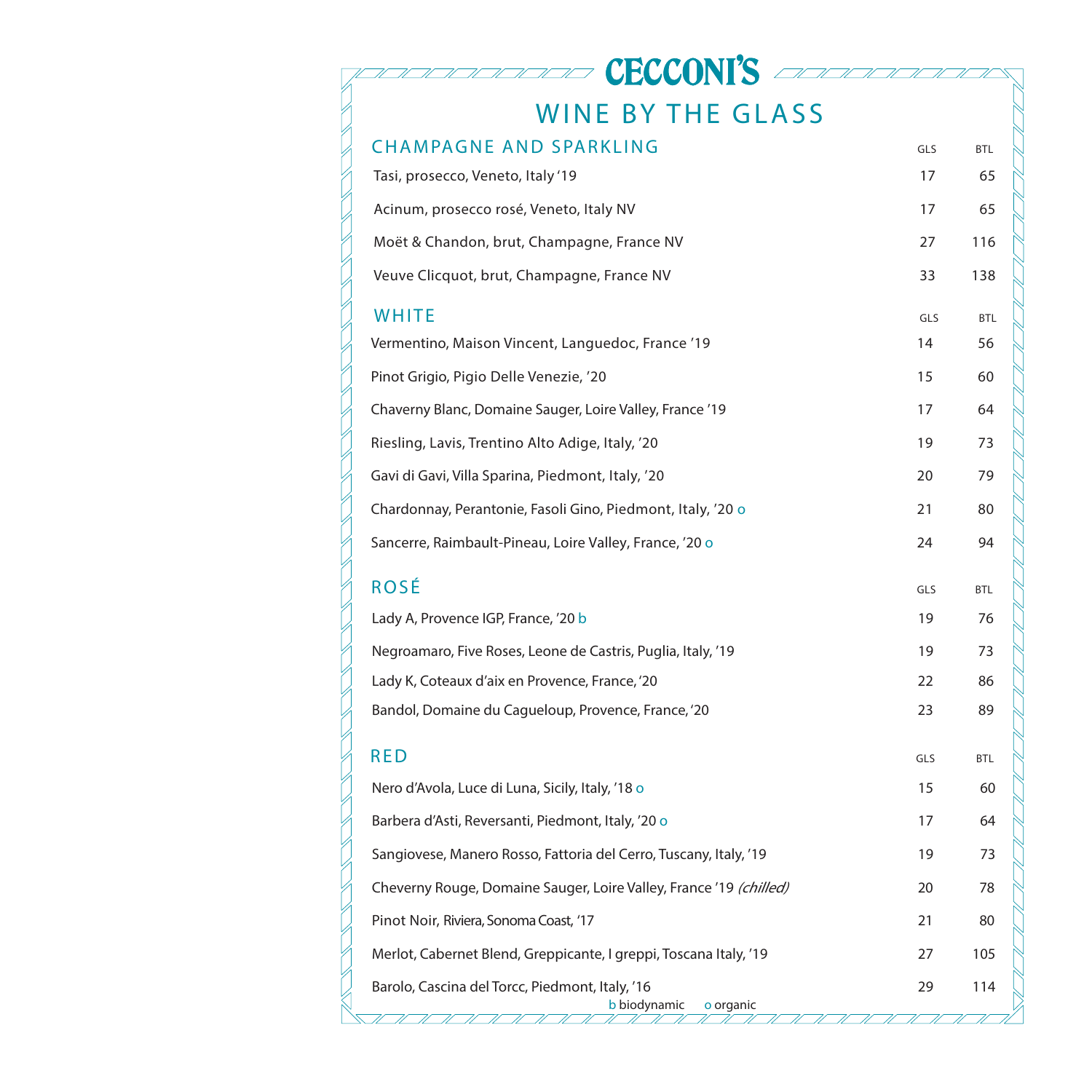## RESERVE WINES

**CECCONI'S** additional

| <b>CHAMPAGNE</b>                                                                 | <b>BTL</b> |  |
|----------------------------------------------------------------------------------|------------|--|
| Ruinart, Blanc de Blanc, brut NV                                                 | 235        |  |
| Ruinart, rosé, brut NV                                                           | 281        |  |
| Krug, Grande Cuvée, brut NV                                                      | 355        |  |
| Dom Pérignon, brut, '10                                                          | 440        |  |
| Perrier-Jouët, Belle Epoque, brut '11                                            | 455        |  |
| Perrier-Jouët, Belle Epoque, brut rosé '06                                       | 965        |  |
| Armand de Brignac Rosé, Ace of Spades, brut NV                                   | 1105       |  |
|                                                                                  |            |  |
| <b>WHITE</b>                                                                     | <b>BTL</b> |  |
| Godello, As Sortes, Rafael Palacios, Valdeorras, Galicia, Spain '14              | 130        |  |
| Etna Bianco Superiore, Benanti, Pietramarina, Sicily, Italy '16                  | 135        |  |
| Nosiola, Foradori, Fontanasanta, Trentino Alto Adige, Italy '18                  | 154        |  |
| Chardonnay, Cervaro della Sala, Antinori, Tuscany, Italy '19                     | 168        |  |
| Chardonnay Reserve, Mt. Eden Vineyards, Santa Cruz, United States '13            | 170        |  |
| Chardonnay, Domaine Hubert Bouzereau-Gruere, Meursault, Burgundy, France '18     | 174        |  |
| Chablis, Les Lys, Roy-Prevostat & Fils, Burgundy, France '06                     | 175        |  |
| Chardonnay, Noisetiers, Kistler, Sonoma Coast, California '19                    | 179        |  |
| Sauvignon, Quarz, Terlano, Trentino Alto Adige, Italy '16, '17                   | 184        |  |
| Chardonnay, Far Niente, Napa Valley, United States '19                           | 194        |  |
| Chenin Blanc, Clos de la Coulee de Serrant, Nicolas JolyLoire Valley, France '15 | 255        |  |
| Chardonnay, Gaja, Langhe, Italy '16                                              | 620        |  |
|                                                                                  |            |  |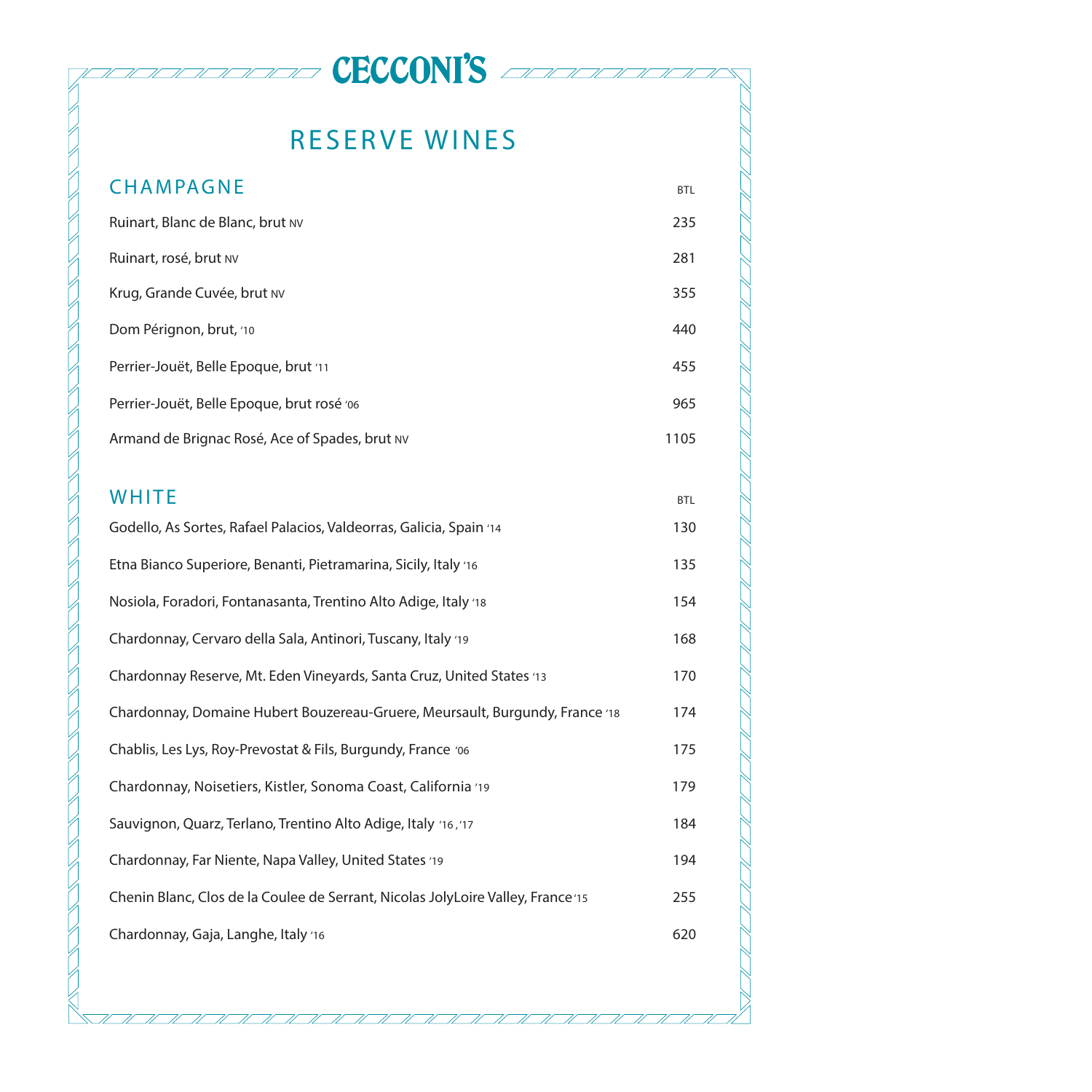## **CECCONI'S** addressed RED BTL Pinot Noir, Breaking Ground, Adelsheim, Oregon, United States '15 142

| Bordeaux Blend, Reserve de la Comtesse, Pauillac, Bordeaux, France '11                    | 147  |
|-------------------------------------------------------------------------------------------|------|
| Montepulciano blend, 'Velenosi Rossi', Poggio Filare, Abbruzzo, Italy '18                 | 174  |
| Syrah, Saint-Joseph, 'Les Pierres', Pierre Gaillard, Rhone, France '15                    | 184  |
| Barolo, Cannubi, Damilano, Piedmont, Italy '16                                            | 208  |
| Sangiovese, Cabernet Blend, Tignanello, Antinori, Tuscany, '18                            | 284  |
| Pinot Noir, Domaine des Perdrix, Echezeaux Grand Cru, Burgundy, France 12                 | 650  |
| Bordeaux Blend, Chateau Pontet-Canet, Pauillac 5eme Grand Cru Classe, Bordeaux, France to | 795  |
| Barbaresco, Sori San Lorenzo, Gaja, Piedmont, Italy '16                                   | 1160 |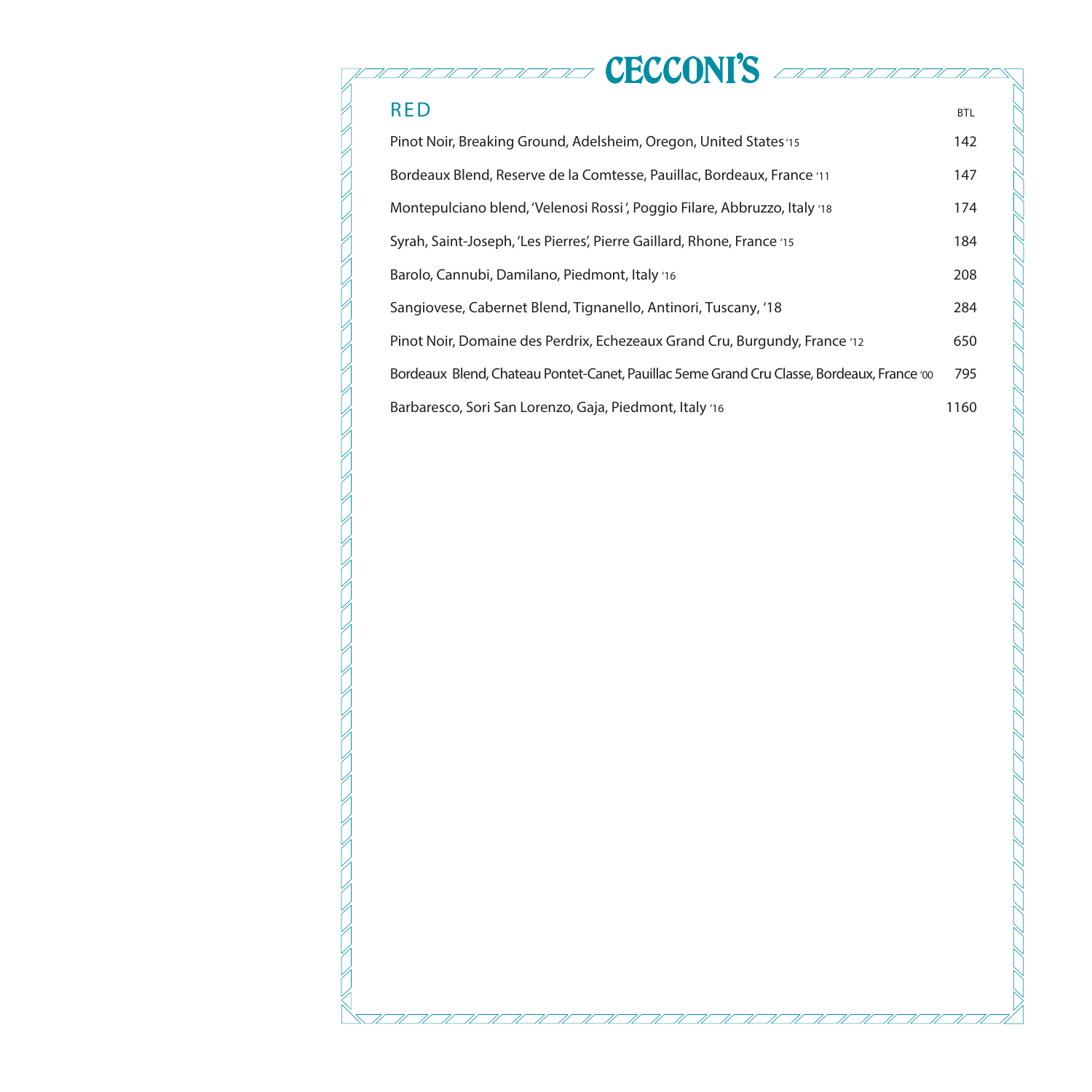### VODKA

#### RUM

**TECCONI'S** Addressed

| 42 Below                  | 17 | Avua Cachaca Amburana     | 20 |
|---------------------------|----|---------------------------|----|
| Amass                     | 17 | Avua Prata Cachaca        | 16 |
| Grey Goose                | 20 | Bacardí Facundo Eximo     | 24 |
| Grey Goose L'Orange       | 20 | Bacardí Facundo Exquisito | 20 |
| Grey Goose Le Citron      | 20 | <b>Bacardí Superior</b>   | 17 |
| Grey Goose La Poire       | 20 | Bacardí Ocho              | 19 |
| <b>Grey Goose Ducasse</b> | 22 | Banks 5 Island            | 18 |
| Grey Goose VX             | 27 | Banks 7 Island            | 19 |
| Tito's                    | 20 | Gosling's Black Seal      | 19 |
|                           |    | Ron Zacapa 23             | 20 |
| GIN                       |    | Santa Teresa 1796         | 20 |
| Amass                     | 20 | Ten to One Dark           | 16 |
| Beefeater                 | 19 | Wray & Nephew             | 19 |
| <b>Bombay Dry</b>         | 17 |                           |    |
| <b>Bombay Sapphire</b>    | 20 |                           |    |
| Brooklyn                  | 20 |                           |    |
| Hendrick's                | 21 |                           |    |
| Monkey 47                 | 20 |                           |    |
| Oxley                     | 22 |                           |    |
| Plymouth                  | 19 |                           |    |
| Suntoru Roku              | 19 |                           |    |
| St. George Terroir        | 19 |                           |    |
|                           |    |                           |    |

71  $\overline{\mathscr{U}}$  $\overline{u}$ N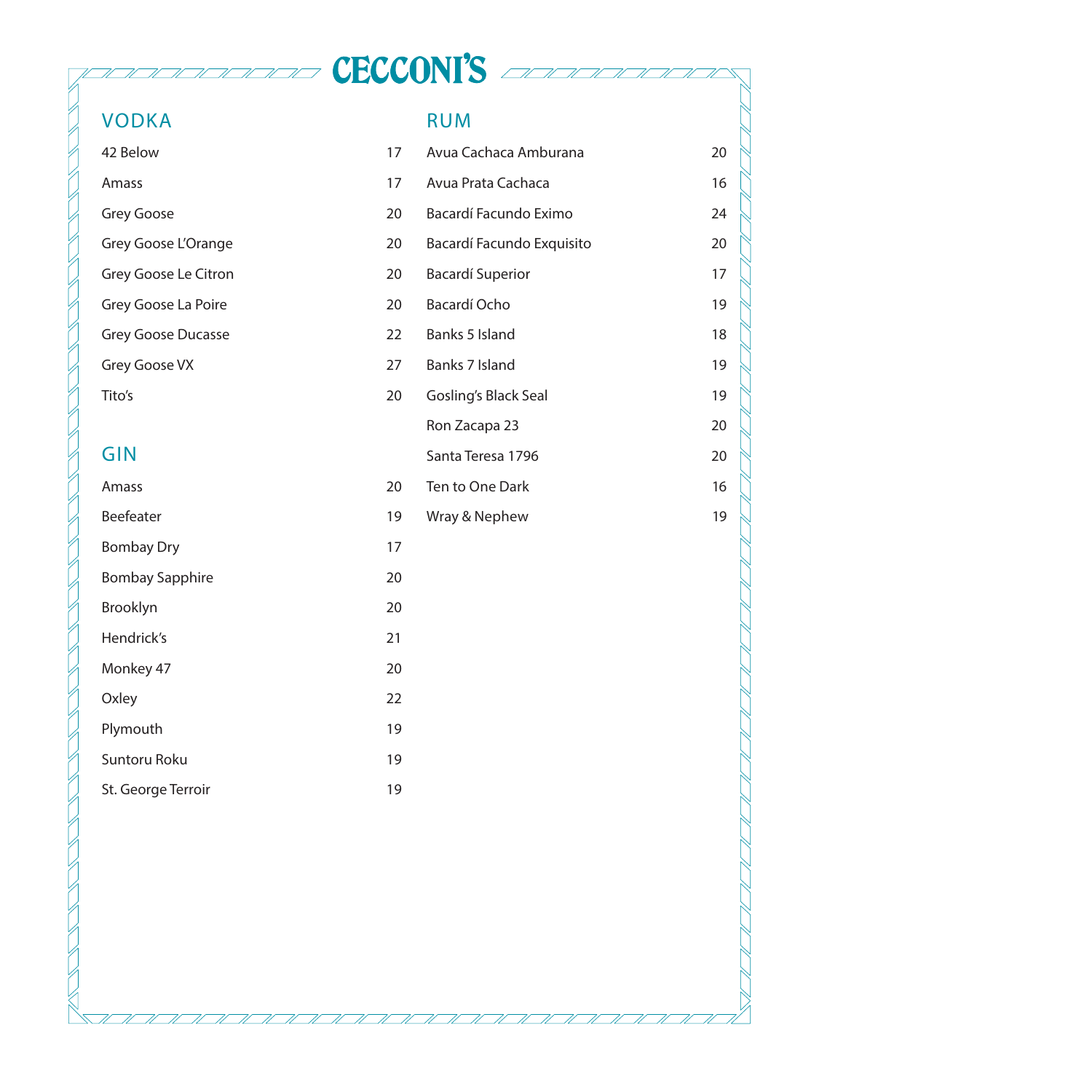## TEQUILA

## Avion Silver Casamigos Silver Casamigos Reposado Casamigos Anejo Cazadores Silver Cazadores Reposado Cazadores Anejo Clase Azul Reposado Don Julio Silver Don Julio Reposado Don Julio Anejo Don Julio 1942 El Tesoro Paradiso 32 Patron Silver Patron Reposado

HANNAN HAN

71

## MEZCAL

Patron Anejo

| Rosaluna           | 21 |
|--------------------|----|
| llegal Joven       | 19 |
| Del Maguey Vida    | 17 |
| Agua Magica        | 23 |
| Clase Azul Durango | 59 |

#### COGNAC/BRANDY

**TECCONI'S** Advised

| 19 | Seven Tails XO             | 17  |
|----|----------------------------|-----|
| 18 | Hennessy VS                | 22  |
| 23 | Louis XIII 2 oz            | 400 |
| 26 | 1 oz                       | 200 |
| 18 | 0.5 oz                     | 100 |
| 19 |                            |     |
| 21 | <b>IRISH WHISKEY</b>       |     |
| 42 | Jameson                    | 18  |
| 19 | Redbreast                  | 26  |
| 21 | <b>Teeling Small Batch</b> | 21  |
| 25 |                            |     |
| 57 |                            |     |
| 32 |                            |     |
| 20 |                            |     |
| 21 |                            |     |
| 25 |                            |     |
|    |                            |     |
|    |                            |     |
| 21 |                            |     |
| 19 |                            |     |
| 17 |                            |     |
| 23 |                            |     |
| 59 |                            |     |
|    |                            |     |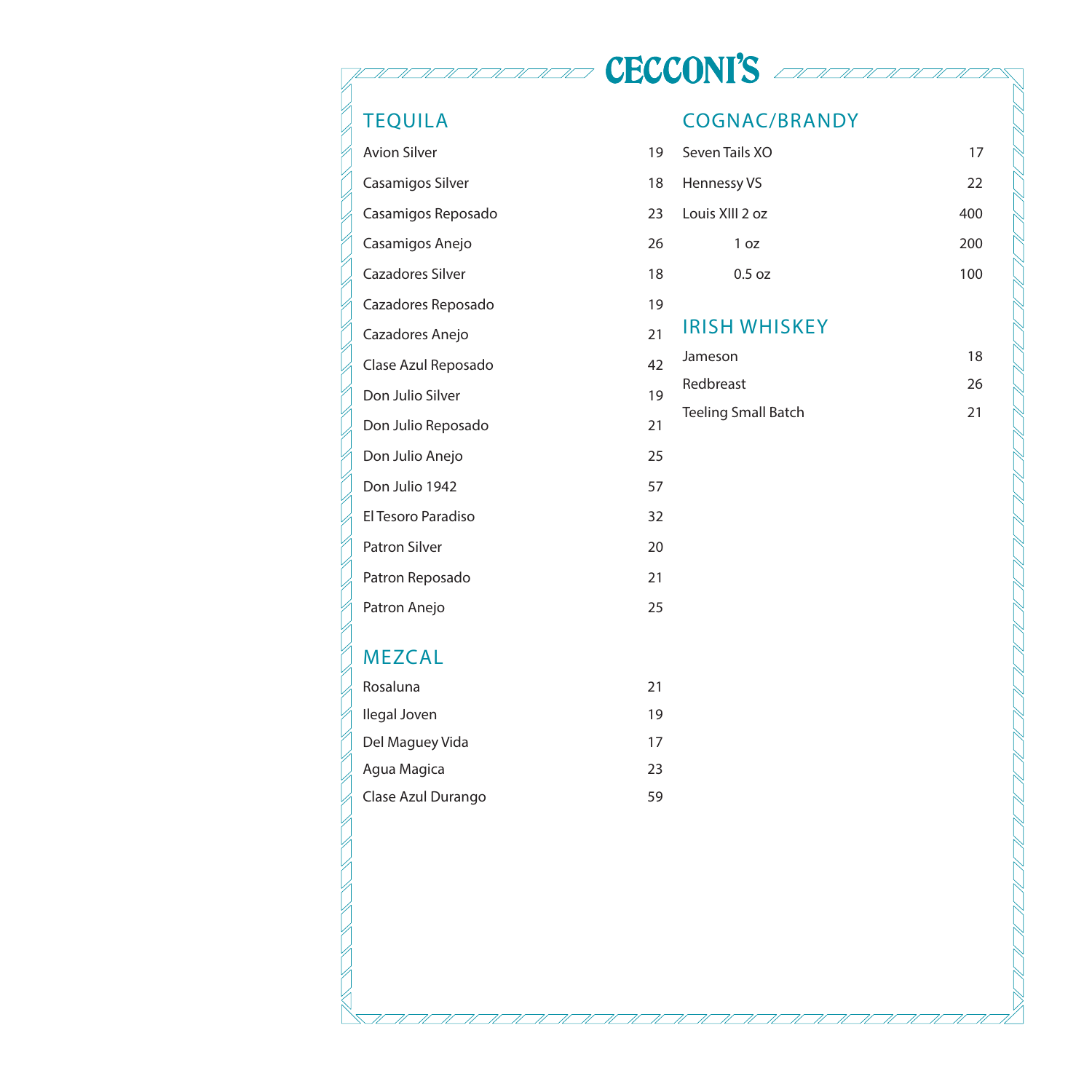## JAPANESE WHISKY

Suntory Toki Suntory Hakushu 12 38 Suntory Yamazaki 12 45

#### RYE WHISKEY

| Bulleit Rye            | 20 |
|------------------------|----|
| Knob Creek Rye         | 20 |
| Russel's Reserve 6 Rye | 18 |
| Woodford Rye           | 22 |

## BOURBON WHISKEY

| Angel's Envy                | 20 | <b>SINGLE MALI SUUTUN</b> |
|-----------------------------|----|---------------------------|
| Basil Hayden's              | 22 | WHISKY                    |
| <b>Bulleit</b>              | 20 | Glenfiddich 21            |
| High West Am. Prairie       | 16 | Glenlivet 12              |
| Jack Daniel's               | 19 | Glenlivet 21              |
| Knob Creek                  | 20 | Glenlivet Nadurra         |
| Knob Creek Single Barrel    | 22 | <b>Glenlivet XXV</b>      |
| Maker's Mark                | 20 | Laphroaig                 |
| Maker's Mark Private Select | 19 | Macallan 12 double oaked  |
| Old Grand-Dad               | 17 | Macallan 18               |
| Russell's Reserve 10        | 19 |                           |
| Woodford Reserve            | 22 |                           |
|                             |    |                           |

#### BLENDED SCOTCH

#### <sub>20</sub> WHISKY

**TECCONI'S** Address

| Dewar's White Label        | 19 |
|----------------------------|----|
| Dewar's 12                 | 20 |
| Dewar's 15                 | 24 |
| Dewar's 18                 | 28 |
| Dewar's Signature          | 50 |
| Chivas Royal Salute        | 67 |
| Chivas 12                  | 16 |
| Chivas 25                  | 79 |
| Johnnie Walker Black Label | 20 |

## SINGLE MALT SCOTCH

| WHISKY                   |     |
|--------------------------|-----|
| Glenfiddich 21           | 64  |
| Glenlivet 12             | 20  |
| Glenlivet 21             | 61  |
| <b>Glenlivet Nadurra</b> | 35  |
| Glenlivet XXV            | 110 |
| Laphroaig                | 22  |
| Macallan 12 double oaked | 22  |
| Macallan 18              | 79  |
|                          |     |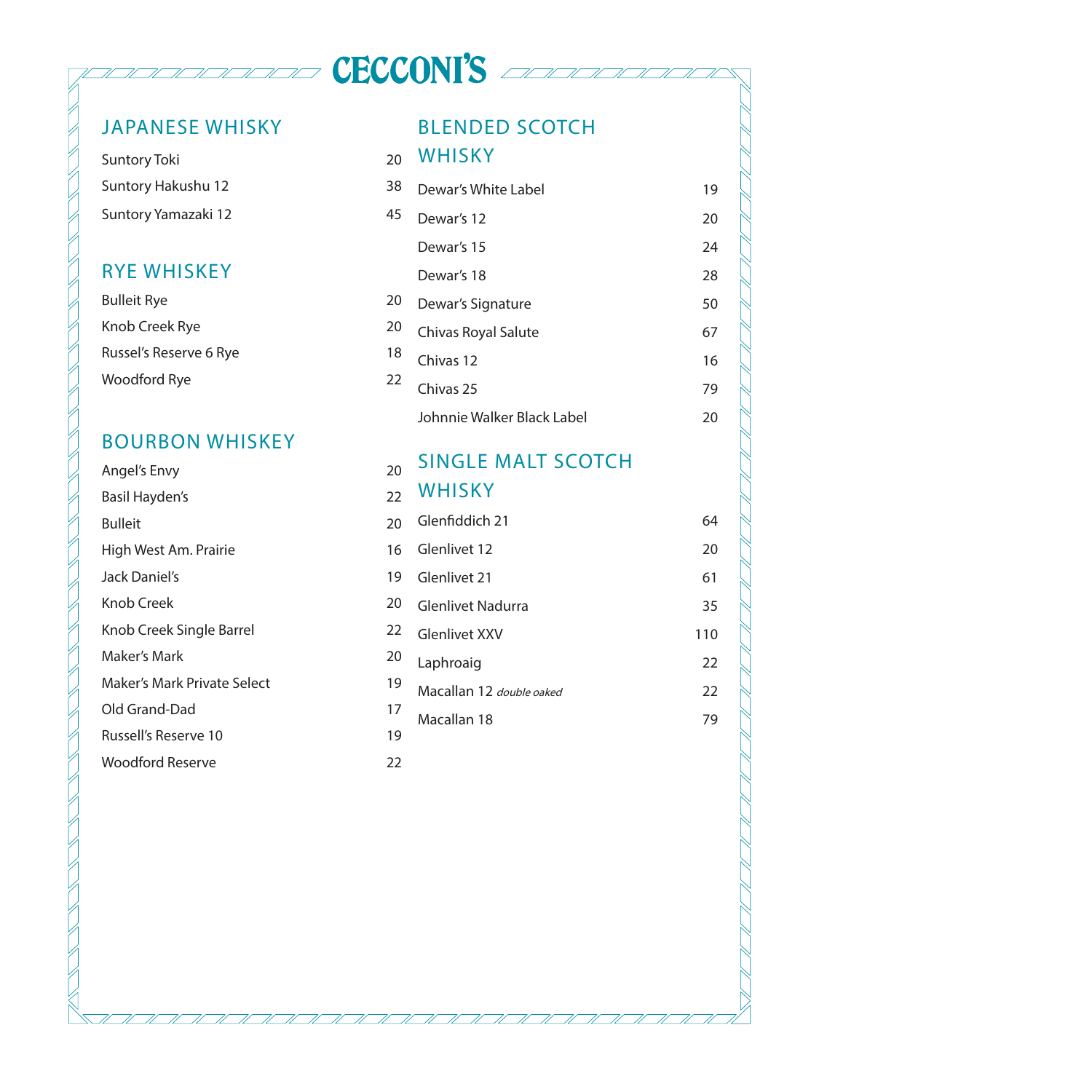# **CECCONI'S** account

 $\mathcal{U}$  Il Il Il Il

 $\overline{\mathscr{U}}$ 

 $\overline{\mathscr{U}}$ 

## APERITIVO/BITTER

| Aperol                  | 17 |
|-------------------------|----|
| Campari                 | 17 |
| Contratto Aperitivo     | 14 |
| <b>Contratto Bitter</b> | 14 |
| Luxardo Bitter          | 14 |
| <b>Martini Bitter</b>   | 14 |
| Peychaud's              | 14 |
| Select                  | 14 |
| St. Agrestis Inferno    | 14 |
| Suze                    | 18 |
|                         |    |

## AMARO/FERNET

Averna Caffe Amaro Cardamaro CioCiaro Cynar Fernet Angelico Fernet-Branca Foro 14 Grand Poppy Montenegro Nonino St. Agrestis

### LIQUEURS/CORDIALS

| 17                                 | Amaretto Disaronno       | 18 |
|------------------------------------|--------------------------|----|
| 17                                 | Allspice Dram            | 14 |
| $\overline{14}$                    | <b>Baileys</b>           | 18 |
| 14                                 | <b>Bouvery Chocolate</b> | 16 |
| 14                                 | Cherry Herring           | 14 |
| $\overline{14}$<br>$\overline{14}$ | Pernod                   | 12 |
| $\overline{14}$                    | Frangelico               | 18 |
| $\overline{14}$                    | Italicus Bergamotto      | 18 |
| 18                                 | Luxardo Maraschino       | 16 |
|                                    | Mr. Black                | 14 |
|                                    | Pimm's                   | 18 |
| 18                                 | Ricard                   | 12 |
| 17<br>$\overline{14}$              | Kahlua                   | 18 |
| $\overline{14}$                    | St.-Germain              | 18 |
| 18                                 | <b>Grand Marnier</b>     | 17 |
| 14                                 | Sambuca Romana           | 18 |
| 18<br>$\overline{14}$              | <b>VERMOUTH</b>          |    |
| $\overline{14}$                    | Carpano Antica           | 14 |
| 18                                 | Dolin Dry                | 14 |
| 16                                 | Dolin Rouge              | 14 |
| 16                                 | Lillet Blanc             | 18 |
|                                    | <b>Martini Bianco</b>    | 16 |
|                                    | Martini Dry              | 14 |
|                                    | Martini Rosso            | 18 |